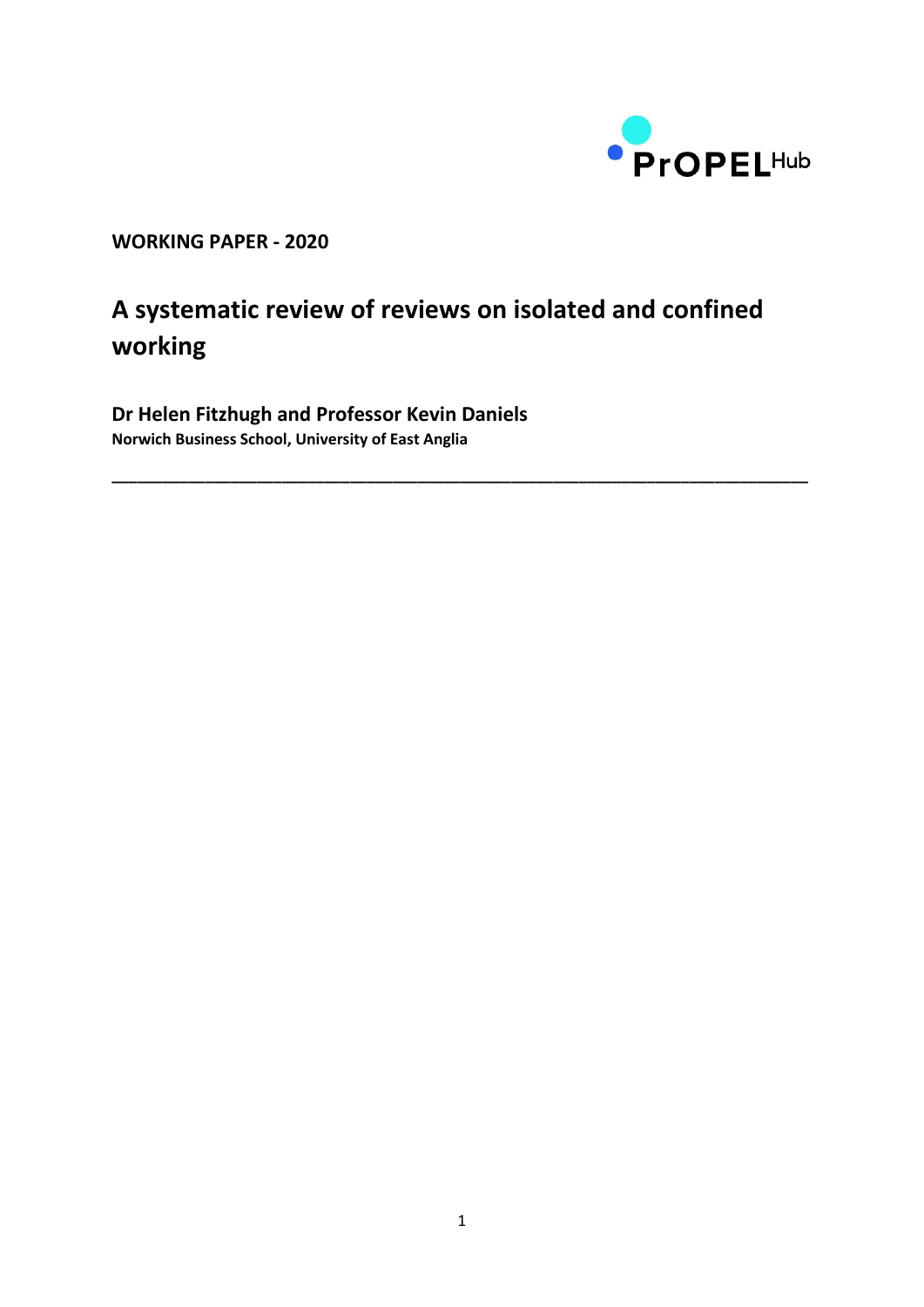### **Abstract**

**Background:** The current pandemic has led to many people working involuntarily in their homes for extended periods and no contact with co-workers other than through information and communications technologies. The likely impact of such extreme forms of remote working on wellbeing and performance cannot be extrapolated from the existing literature on teleworking.

**Aims:** To examine the impacts on psychological wellbeing, worker performance of extreme forms of isolated, remote or confined working, and to identify potential risks and risk mitigation strategies. To use findings to suggest likely impacts and risk mitigation strategies for workers who will continue to work in their homes as social distancing restrictions are lifted slowly.

**Methods:** Systematic review of systematic reviews and meta-analyses. Searches carried out April 2020.

**Results:** Although there is individual variability, in general isolated/remote working has detrimental effects on psychological wellbeing and performance. Risk factors relate to social isolation, difficulties organising remote work and proximity of domestic and work environments. A range of risk mitigation strategies are possible.

**Conclusion:** Information and communications technologies are the means of delivering many if not all risk mitigation strategies. Worker and manager involvement in the design of those strategies may help to ensure success, as would manager knowledge of remote working.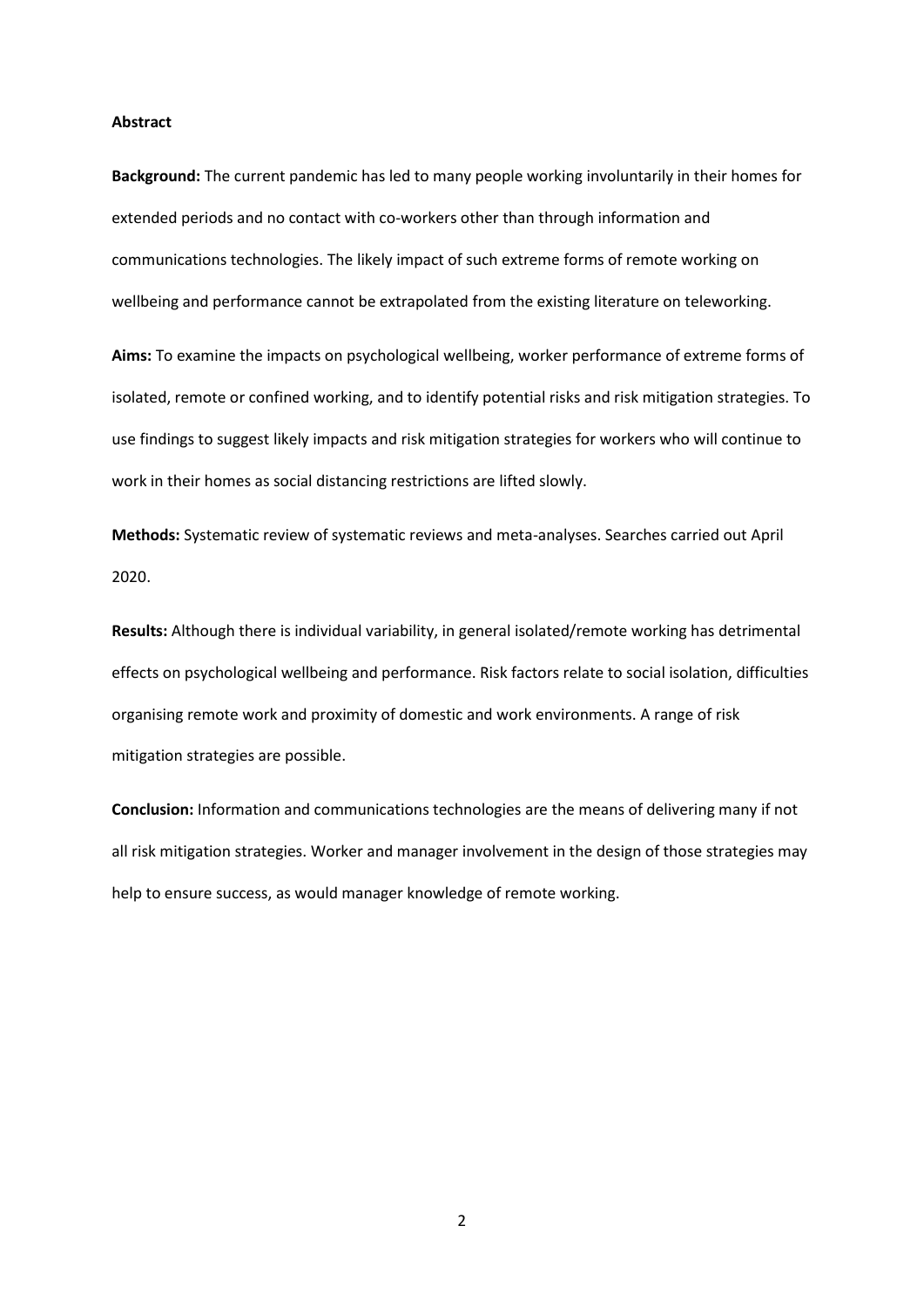#### **Introduction**

The current pandemic has required many workers to work remotely from colleagues, often at home, with no physical proximity to work colleagues. This situation is likely to continue, as social distancing measures are lifted only slowly. Moreover, some organisations may find it cost effective to move to remote working even after social distancing measures are lifted (e.g. due to reduced rental costs). There is an established literature on teleworking. This literature indicates benefits for teleworkers in terms of enhanced job satisfaction and performance, reduced conflict between home and work roles on the one hand, yet reduced role clarity and supervisory support on the other [1].

However, there is a divergence between the current situation and homebased working in usual circumstances. Many homebased workers do so voluntarily, have specialised equipment to enable homebased working (desks, dedicated workspace, suitable computing and connectivity) and are able to connect with other workers in the same physical space through regular visits to organisational locations. In the current situation, workers may be working at home without such advantages, rendering drawing conclusions from the existing literature of teleworking problematic. However, there is also a literature on workers who work in extremely remote, confined and/or isolated conditions (Antarctic workers, spaceflight, remote, rural locations). Examining this literature may help provide better knowledge of the likely impacts of homebased working in the current conditions and impacts on psychological wellbeing, worker performance, possible risk factors and potential risk mitigation strategies.

Two review questions were developed to address this gap: 1) What wellbeing and performance changes (positive or negative) do workers experience, who spend extended periods remote working in confinement and / or isolation? 2) What, if anything, is known about how to mitigate challenges arising in isolated and / or confined working conditions?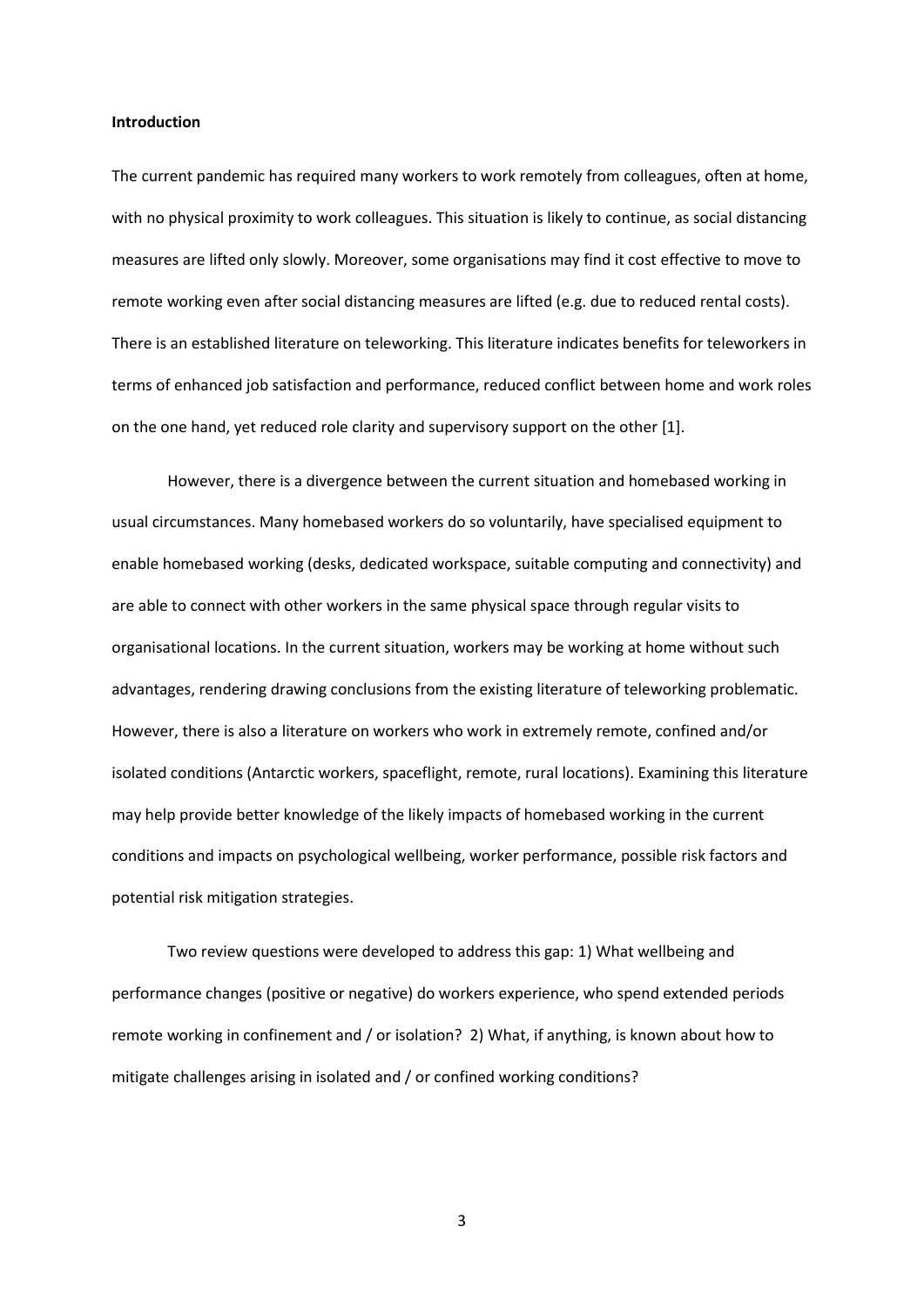#### **Methods**

Initial scoping found that systematic reviews already existed covering varied isolated and confined working conditions. A review of systematic reviews and meta-analyses was planned to synthesise relevant findings. A protocol was developed by the authors, following the PRISMA-P checklist [2]. The protocol is available from the authors by request.

The review focussed on systematic reviews and meta-analyses about adult workers, of any nationality, who spent extended periods working in isolation or confinement or where extensive or extended use of technology was required to work remotely. The occupational element was a key inclusion requirement to differentiate this study from more general reviews of social isolation. Reviews focussed on children, older people or whole communities in a non-work setting were excluded, as were reviews of team dynamics between face-to-face groups sharing an isolated worksite. Reviews on conventional teleworking (without a remote or rural element) and simulated isolated and confined working conditions were also ineligible. Search terms specified occupational settings involving isolated and / or confined conditions that differed substantially from more 'conventional' face-to-face work settings. For inclusion, reviews had to provide a) findings on positive or negative change in wellbeing and / or performance for the workers and / or b) findings relating to mitigating challenges arising in isolated and / or confined working conditions.

Only English-language, peer-reviewed journal articles from between January 2005 and April 2020 were included. The limited timeframe acknowledged significant potential differences in working remotely prior to 2005, without the types of information and communication technology now available to isolated and confined workers. The following databases were searched: Cochrane database of systematic reviews, APA PsycINFO, Medline, Web of Science Core Collection, Scopus, Academic Search Complete, Applied Social Sciences Index and Abstracts (ASSIA), International Bibliography of the Social Sciences (IBSS). The search string is given in table 1.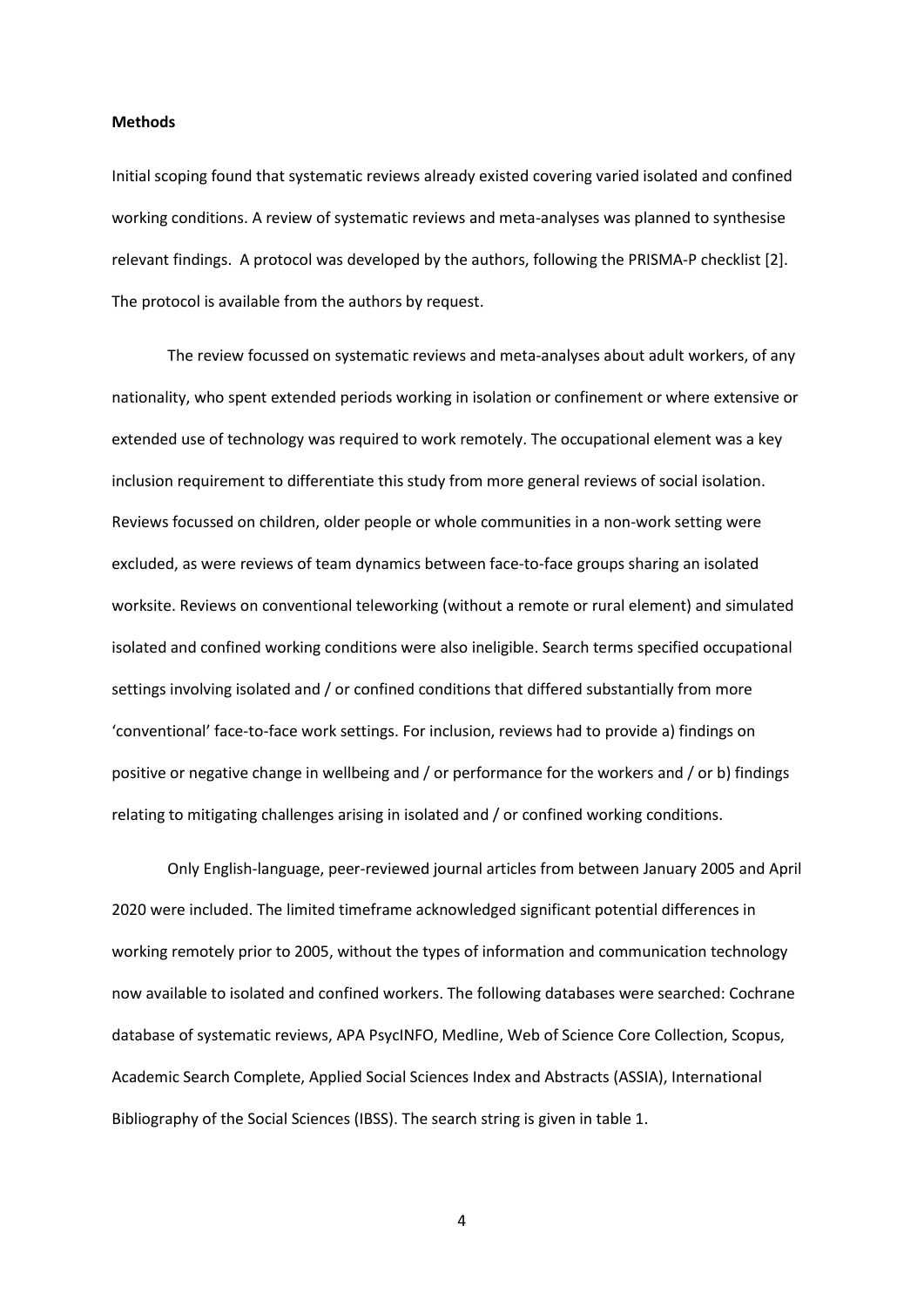The two authors conducted the study selection process in four stages: de-duplication, title and abstract screening, full text screening and data extraction. An overview of the process is given in figure 1 and resulted in the final inclusion of 12 systematic reviews. Apart from de-duplication, the two authors carried out the processes independently before the results were shared for consideration at each stage. In cases of initial disagreement, consensus was reached via discussion. Selected items from the CASP systematic review checklist [3] were used, alongside custom questions, to assess the final full text selection for risk of bias. No documents were excluded on this basis. The authors prepared a narrative thematic summary based on the data extracted.

# **Results**

The characteristics of the 12 reviews are summarised in Table 2.

In respect of impacts on wellbeing, the reviews indicate negative impacts of isolated/remote working and no positive effects. These include job dissatisfaction, burnout, fatigue [4], impaired mental health (specifically anxiety and depression [5,6] ), poor sleep quality [5] which exasperates other problems [7], boredom [5] and increased substance misuse [4,5]. That there are impairments to wellbeing across several reviews and different occupations and remote environments suggests at least some of the harms can be linked to the features of isolated/remote working contexts. There is some evidence of differential effects, with worse mental health displayed in women working remotely [6]. These effects may be contextual, as Yazd et al.'s review [6] focused on farmers. Studies of Antarctic workers suggest there is no specific pattern of detrimental effects linked to the duration of isolated/remote working [8]. Instead, variations may be linked to specific events rather than weather, diurnal factors or the amount of time spent isolated/remote working: such events include arrivals of new workers and performing tasks outside [8].

Similar to wellbeing, the reviews also reported isolated/remote working to be linked only to impaired performance outcomes, and with no performance benefits. Effects that may manifest themselves earlier during periods of isolated/remote working may be reduced motivation [9],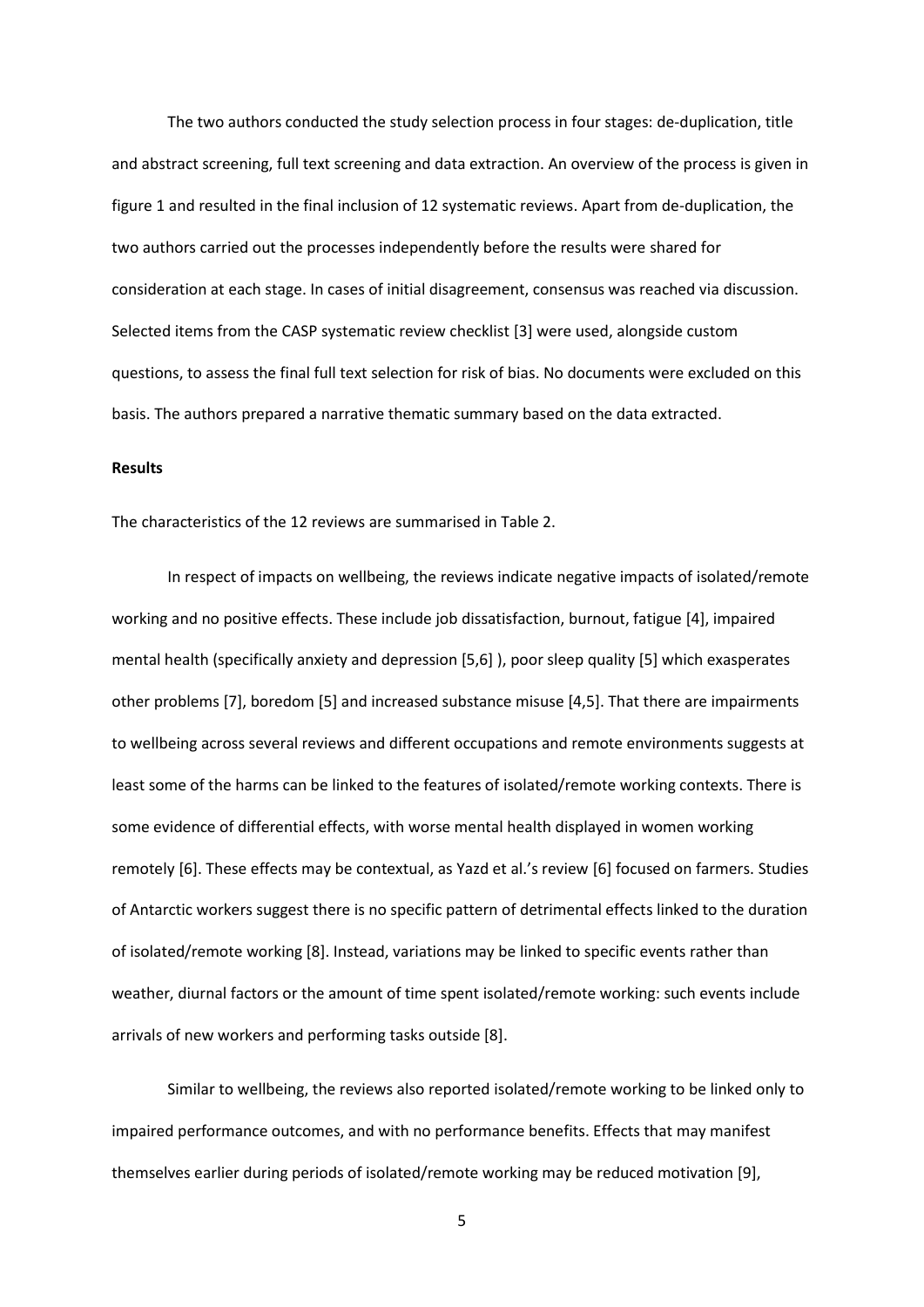reductions in high level cognitive performance (self-awareness and critical reflection [10]; reduced problem-solving ability [11]; poor vigilance [5]. However, Strangman et al. in their review of isolated, confined and extreme environments [7], including space flight, noted high interindividual variability in effects on cognitive performance, suggesting some people may adapt to isolated/remote and confined environments better than others. The reviews also indicate adverse effects of isolated/remote working on social performance, including compassion fatigue in rural healthcare workers [4] and interpersonal problems in isolated, confined and extreme environment workers [5]. Long term effects on performance include increased turnover, due to isolation and other stressors [4, 12]. Evidence on turnover comes from reviews only of rural and isolated/remote healthcare workers. However, it is likely that the results would generalise, given consistent links between stressors, reduced mental health and increased turnover found elsewhere [13]. Evidence on other performance outcomes is provided across several contexts, so is also likely to generalize.

The reviews have identified many and varied risk factors for poor wellbeing associated with isolated/remote working. These can be split into three major areas: i) social factors, ii) problems caused by the organisation of isolated/remote work and iii) proximity of domestic and work environments.

Social factors include isolation [4, 6, 10], including isolation from family and friends [12]. Social factors also subsume difficulty obtaining support from other professionals and managers [4, 14], including lack of responsiveness [12] and poor debriefing after exposure to adverse work events and situations [12]. Social factors may exacerbate other problems [12]. Isolation may be problematic where people are also unwilling to seek help, especially professional help for mental health problems [6].

Problems caused by the organisation of isolated/remote work include poor communication, manifest as workers being unclear about goals, roles and expectations [14], workers being provided with misleading information and lack of recognition [12]. Also included here is provision of human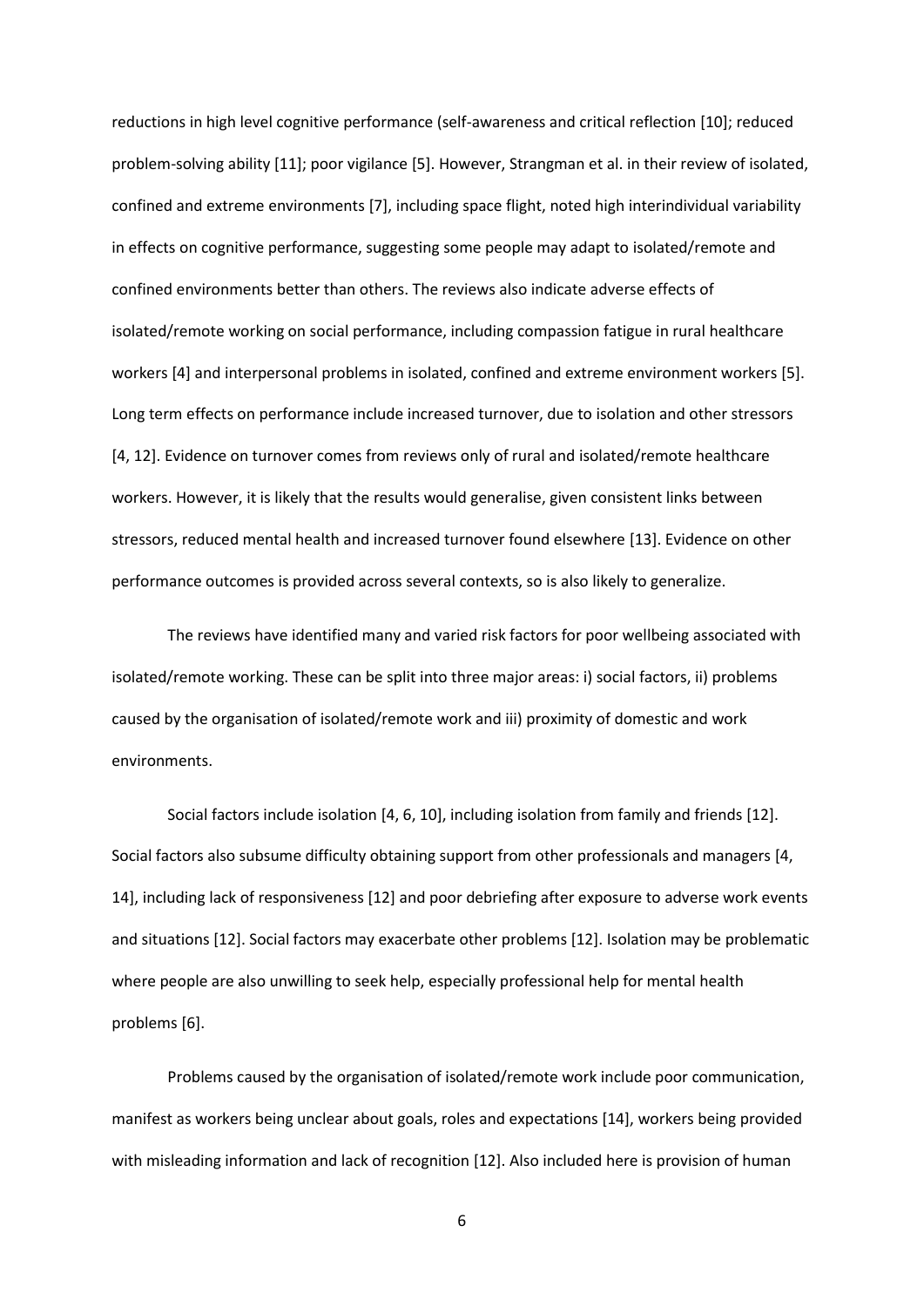resource management services, related to under-resourcing, lack of responsiveness, poor communication from human resources managers and reduced access to professional development and training opportunities [12]. Problems with accessing professional development/training may have shorter term effects on motivation but may become manifest as performance problems over the longer term. Other issues are related to workload, including low staffing levels [4, 6] and difficulty obtaining cover for annual leave [12]. However, it is likely that issues pertaining to staffing are more closely linked to labour market conditions in remote and rural areas rather than isolated/remote working *per se*. Other reviews do indicate increases in workload due to the nature of the tasks [4, 7], with isolated/remote workers having to engage in multiple roles or take on work they are not fully equipped to deal with because there is no other person in the vicinity to do the work.

The proximity of domestic and work environments may be problematic. Working in the home or in close proximity to home can create difficulties in separating personal and work lives [12] and lead to conflict with family members [6]. Yazd et al. [6] indicate the risk of conflict with family members may be higher for women, perhaps related to social norms in respect of caring and domestic roles. Moreover, there may also be problems if housing conditions are in general poor [6].

Risk mitigation strategies can be classified according whether they are targeted at individuals, improving the social environment or more systemic, organisation wide changes. Those targeted at individuals and the social environment may be easy and quick to implement. One theme underlying a range of interventions is to support isolated/remote workers in managing their own problems.

Individually targeted interventions, such as provision of various decision aids (checklists, guidelines, protocols), can help isolated/remote workers cope with complex or novel problems [15]. Evidence that there is individual variation in adaptation to isolated/remote working [5] may suggest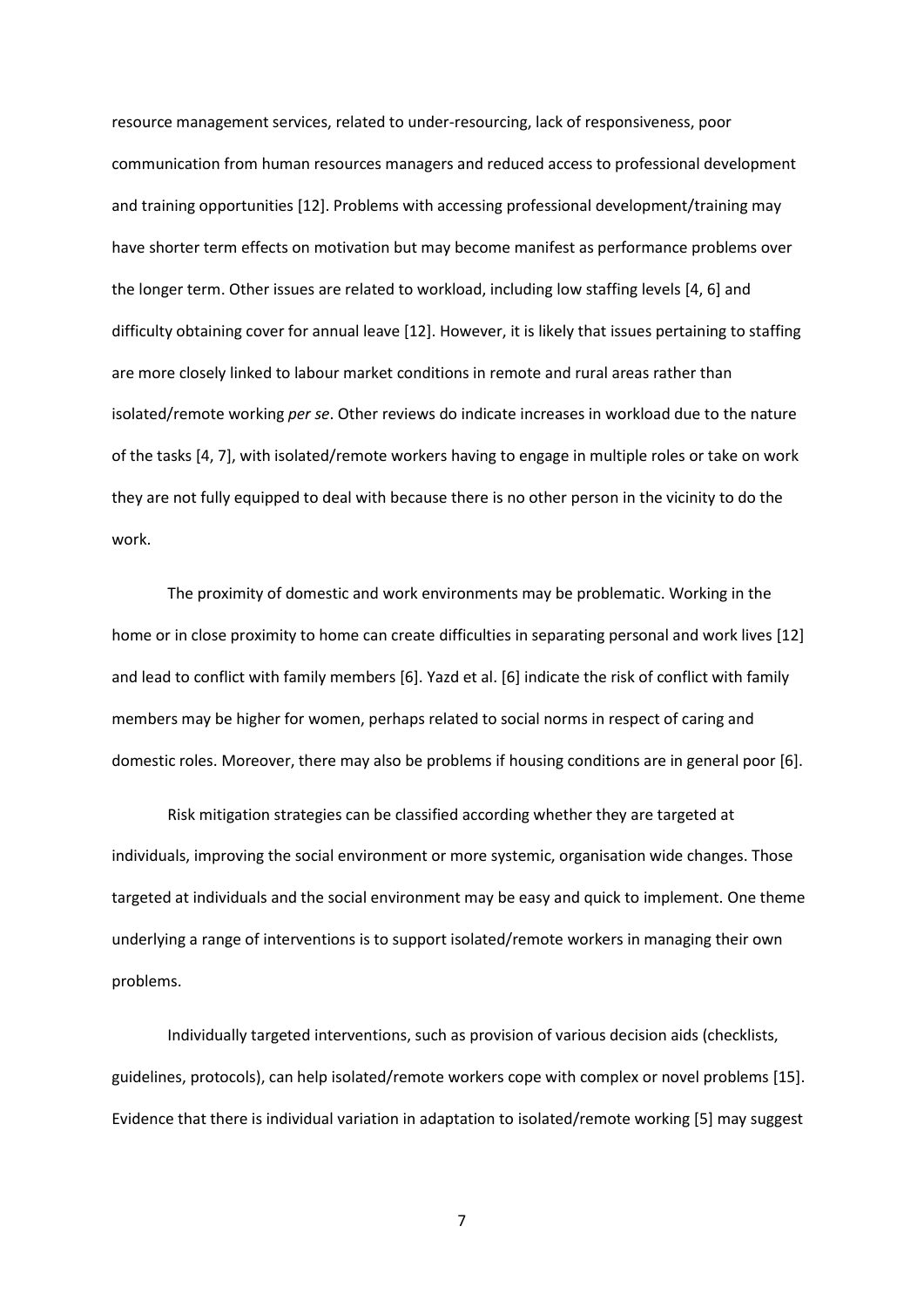that isolated/remote workers could be trained in strategies to help them adapt, especially in task focused coping rather than avoidant coping.

Social interventions include both enhancing social relationships and enhancing supervision. For workers in remote locations, there is evidence that a sense of belonging to a specific remote or rural place can help offset other issues [4], suggesting a potential for interventions to foster a sense of belonging to the remote location rather than just the organisation. Other interventions could be targeted at enhancing workplace social networks with work colleagues [5, 10] or improving family support [4]. Supervision interventions could include interventions targeting managers to be more supportive, inspiring, consultative, trusting [12, 14] and improving understanding of working in an isolated/remote context [14]. One to one communication, providing effective feedback and mentoring may usefully supplement more group based approaches to management [4, 10, 12].

Of the more systemic, organisation wide changes, one the easiest and quickest to implement could be communications from senior managers on how the organisation is supporting isolated/remote workers [14]. One other systemic change that could be implemented relatively quickly would be to delegate more authority to isolated/remote workers to take decisions that affect their job without always seeking permission from line managers [4, 16]. To sustain isolated/remote working in the longer term, changes to human resource management practices may be required, including development of policies and procedures to support isolated/remote working [15], provision of professional development and training [10, 12, 16], changes to performance and developmental appraisal [15], annual leave and recruitment procedures [12].

In an isolated/remote context, information and communications technologies are the means for delivering the other forms of interventions [10, 11, 14] and themselves require significant systemic change. Long et al. [9] identify the problem of start-up costs in the short-term but the potential for cost savings in the longer term.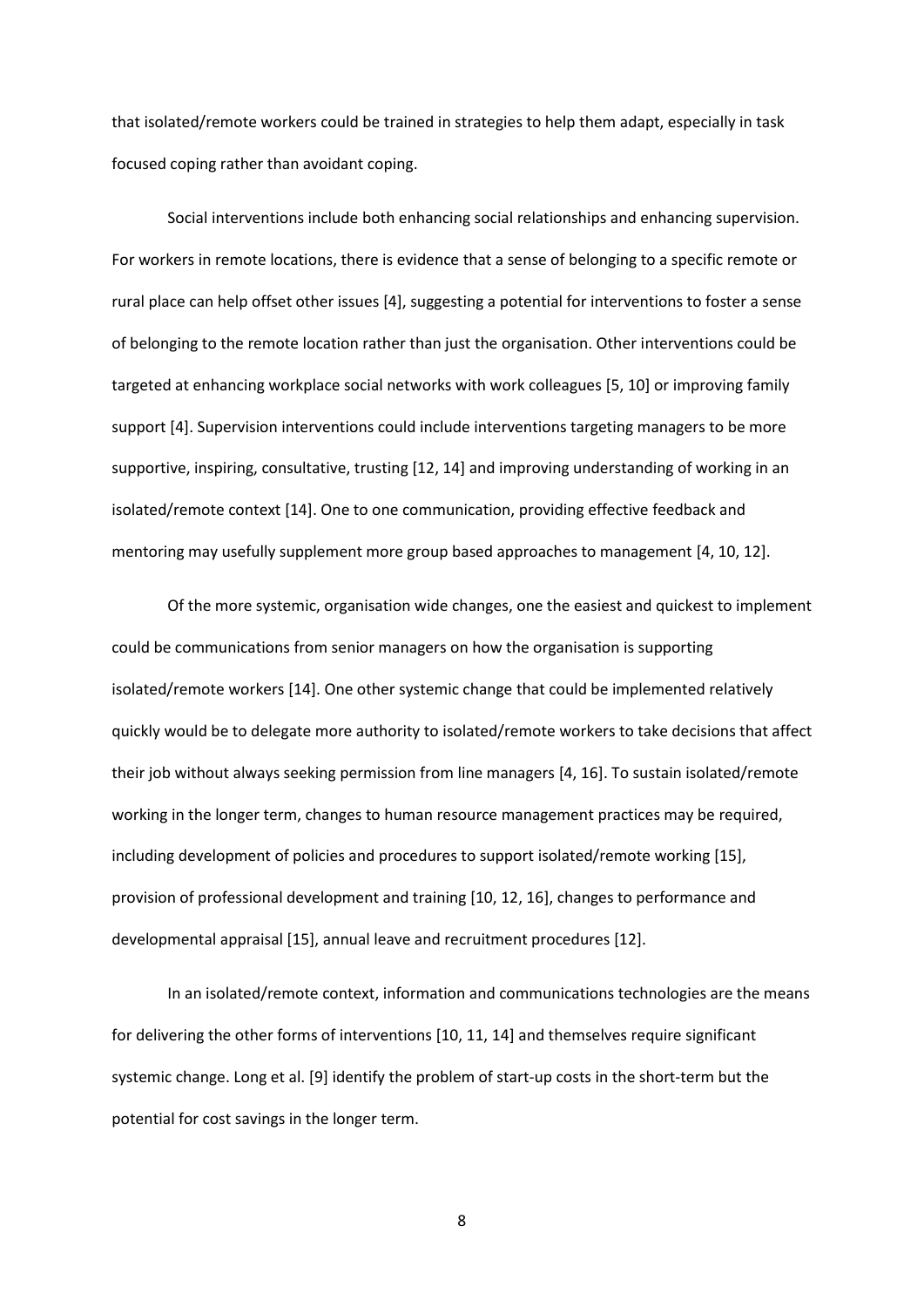In their review of remote healthcare workers, Moran et al. [16] identify several factors associated with the success of interventions. These are i) involvement of stakeholders in programme design, implementation and evaluation; ii) needs analysis prior to the intervention; iii) active intervention management and support; iv) marketing the intervention; v) organisational commitment to the intervention; vii) appropriate and available resources, including appropriate training; viii) networking between stakeholders; and ix) regular feedback and evaluation. Moran et al. indicate that networking and access to resources are directly linked to improvements in wellbeing indicators.

## **Discussion**

The review brought together evidence on the experiences of workers spending extended periods remote working in confinement and/or isolation. By looking across varied environments and occupational groups it was possible to discern broad commonalities in worker experience of isolation and confinement. Negative wellbeing and performance outcomes were associated with isolated/remote working, with specific risk factors related to: a) low social contact; b) reduced professional support linked to problems of organising isolated/remote work; c) and a porous boundary between work and home. However, it was not possible to predict the extent of negative impact on any one individual or a consistent trajectory of negative impacts over time. High variability in individual ability to adapt, combined with the positive potential of learning opportunities, suggest that the mitigation of reported negative effects may be possible with appropriate interventions.

To inform the debate on mitigation, the second research question for the review explored options for addressing challenges arising from isolated/remote working conditions. Mitigations include appropriate physical (housing, equipment) and organisational (policies, inductions, HR support) infrastructure, as well as supportive management (supervision, debriefing, performance feedback, back up with specialist knowledge) and opportunities to encounter new people and knowledge (networking, continuing professional development). The importance of these factors is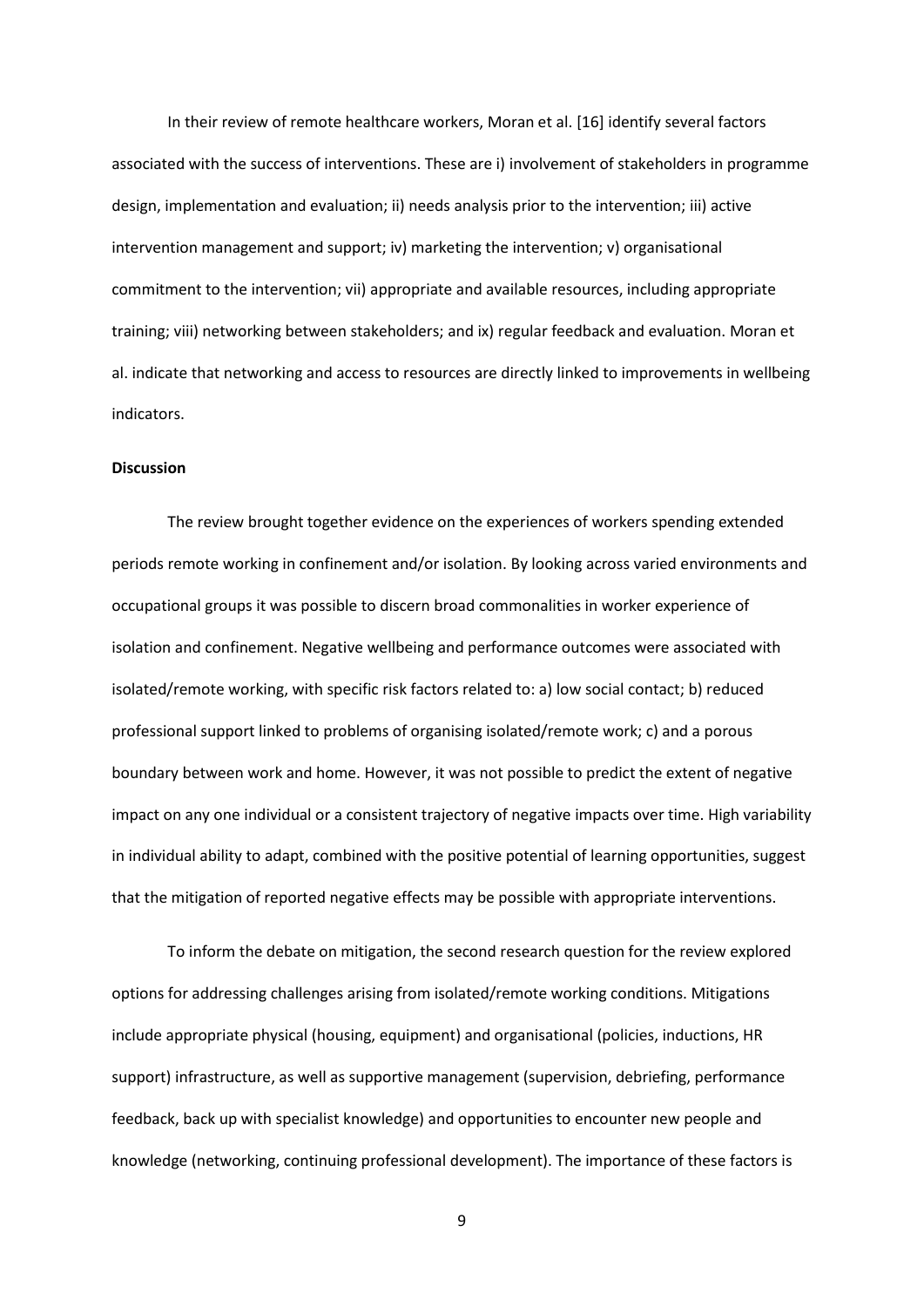by no means unique to isolated/remote working. However, in isolated/remote conditions, the more connective mitigations rely either implicitly or explicitly on ICT solutions and scheduled (rather than informal) contact. This means of delivery can inhibit activity that would more straight-forwardly take place in face-to-face situations.

There is complementary evidence from the arena of telehealth delivery that emotional bonds, behavioural changes and learning can be delivered effectively via modern ICT options such as video-conferencing [17, 18, 19], but the means of delivery is only one element in setting up a good intervention. Just as with non-occupational conceptualisations of social isolation [20], the findings suggested that mitigations should address not just the quantity of contact, but also the quality and structure of relationships between managers and co-workers, as well as the contextual appropriateness of the practical and emotional support they provide. This contextual appropriateness point is addressed by Moran et al.'s [16] note on the importance of worker engagement and involvement in planning interventions, as well as the suggestion that managers will manage better if they themselves have some experience or understanding of working in the same conditions [14].

Seven of the reviews focused on healthcare workers, possibly limiting the extent to which conclusions generalise to other contexts. However, as indicated above, there was consistent evidence of effects on wellbeing and performance outcomes across contexts, indicating the findings most likely generalise to isolated/remote working contexts.

Many of the reviews identified severe shortcomings in the studies reviewed (e.g. reliance on cross-sectional methods [5, 6, 14]; small sample sizes [14], lack of controlled intervention studies [16]). This places limits on the confidence of any findings and conclusions that can be drawn from the review. Snape et al. [21] recommend that evidence be rated on a four-point scale, ranging from unclear evidence, initial evidence, promising evidence and strong evidence. Promising evidence is indicated by replicated findings from multiple studies with limitations. Therefore, in respect of the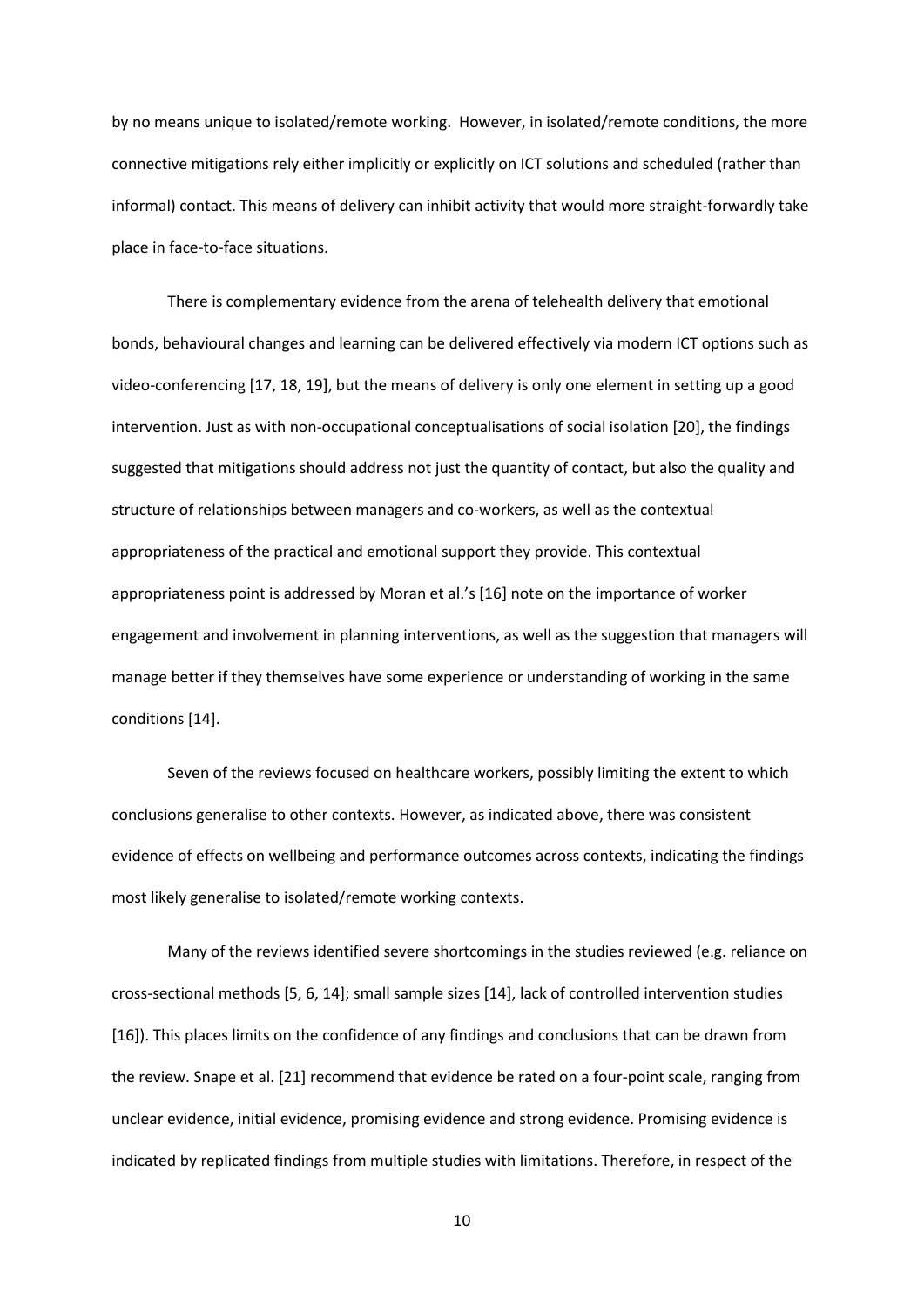findings from the present review of reviews, we would rate the body of evidence as promising in respect of establishing an association between isolated/remote working and reduced wellbeing and performance outcomes. However, given the dominance of cross-sectional methods and a lack of intervention studies with control groups, evidence in respect of identifying causal factors and effective risk mitigation strategies is lacking and can only be described as initial. For both initial and promising evidence, Snape et al. [21] recommend policy makers and practitioners incorporate other information as well as evidence from reviews into decisions.

Although individual variability plays a role, this review of reviews suggests that in general isolated/remote working has detrimental effects on wellbeing and performance. Risk factors relate to social isolation, difficulties organising remote work and the proximity of domestic and work environments. Initial evidence suggests a range of strategies may be employed by organisations and individuals to mitigate the risks of the current rise in isolated and confined working due to the global pandemic, but only further research will identify which interventions and approaches are most successful in this new context.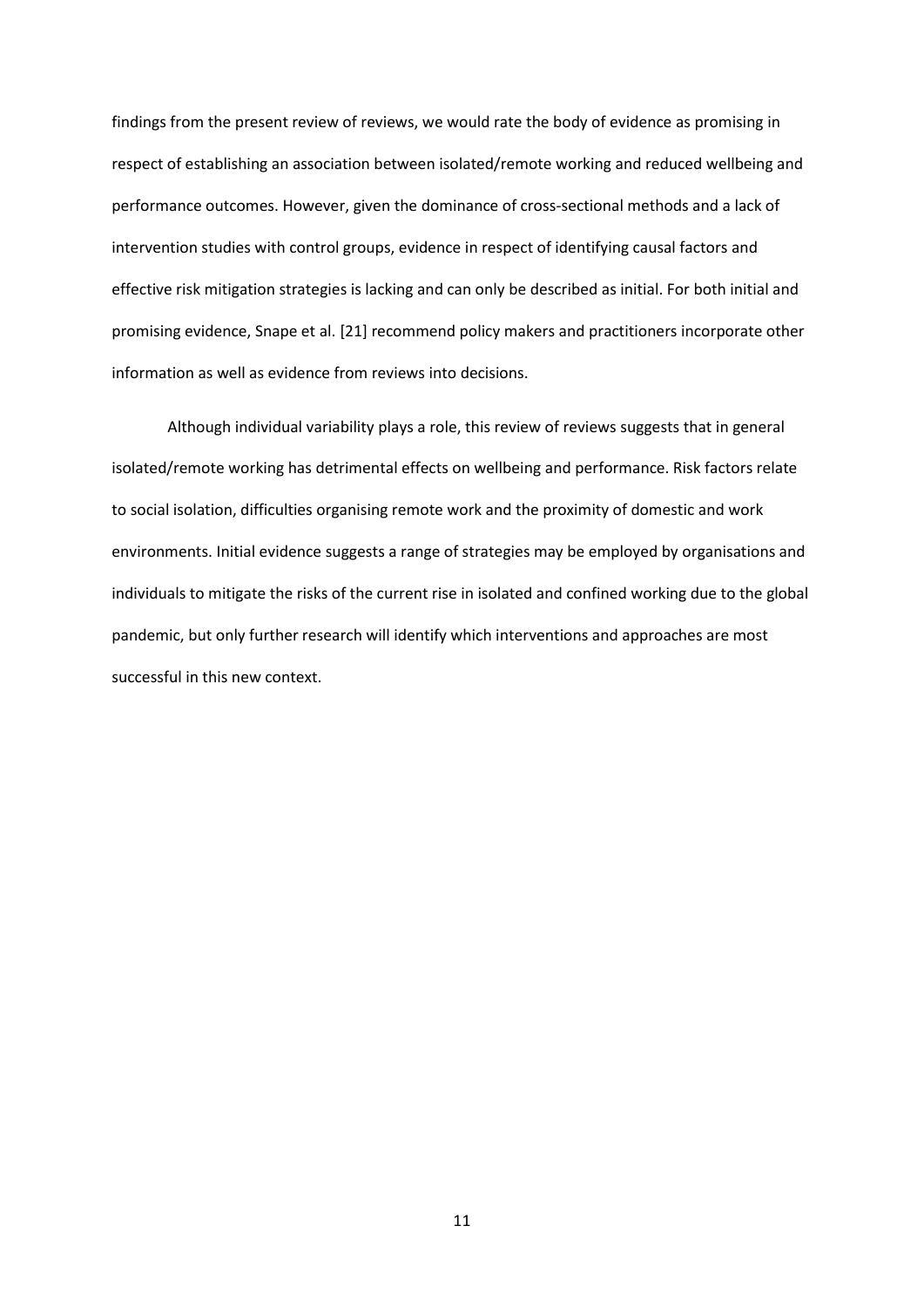### **References**

- 1. Gajendran RS, Harrison DA. The good, the bad, and the unknown about telecommuting: Meta-analysis of psychological mediators and individual consequences. J Appl Psych. 2007;92: 1524–41.
- 2. Moher D, Shamseer L, Clarke M, Ghersi D, Liberati A, Petticrew M, et al. Preferred reporting items for systematic review and meta-analysis protocols (PRISMA-P) 2015 statement. Syst Rev. 2015;4(1):1.
- 3. Critical Appraisal Skills Programme. *CASP Systematic Review Checklist*. Available from: https://casp-uk.net/wp-content/uploads/2018/01/CASP-Systematic-Review-Checklist\_2018.pdf [accessed 1st April 2020].
- 4. Whittall D, Lee S, O'Connor M. Factors affecting rural volunteering in palliative care an integrated review. Aust J Rural Health. 2016 Dec;24(6):350–6.
- 5. Bartone PT, Krueger GP, Bartone J V. Individual Differences in Adaptability to Isolated, Confined, and Extreme Environments. Aerosp Med Hum Perform. 2018 Jun;89(6):536–46.
- 6. Yazd SD, Wheeler SA, Zuo A. Key risk factors affecting farmers' mental health: A systematic review. Int J Environ Res Public Health. 2019;16(23).
- 7. Strangman GE, Sipes W, Beven G. Human Cognitive Performance in Spaceflight and Analogue Environments. Aviat Sp Environ Med. 2014 Oct;85(10):1033–48.
- 8. Hawkes C, Norris K. Time-dependent mood fluctuations in Antarctic personnel: a metaanalysis. Polar Rec (Gr Brit). 2017 Sep;53(5):534–49.
- 9. Long L-A, Pariyo G, Kallander K. Digital Technologies for Health Workforce Development in Low- and Middle-Income Countries: A Scoping Review. Glob Heal Pract. 2018 Oct;6(1):S41-8.
- 10. Mbemba G, Gagnon M-P, Paré G, Côté J. Interventions for supporting nurse retention in rural and remote areas: An umbrella review. Hum Resour Health. 2013;11(1).
- 11. Gagnon M-P, Pollender H, Trépanier A, Duplàa E, Ly BA. Supporting health professionals through information and communication technologies: A systematic review of the effects of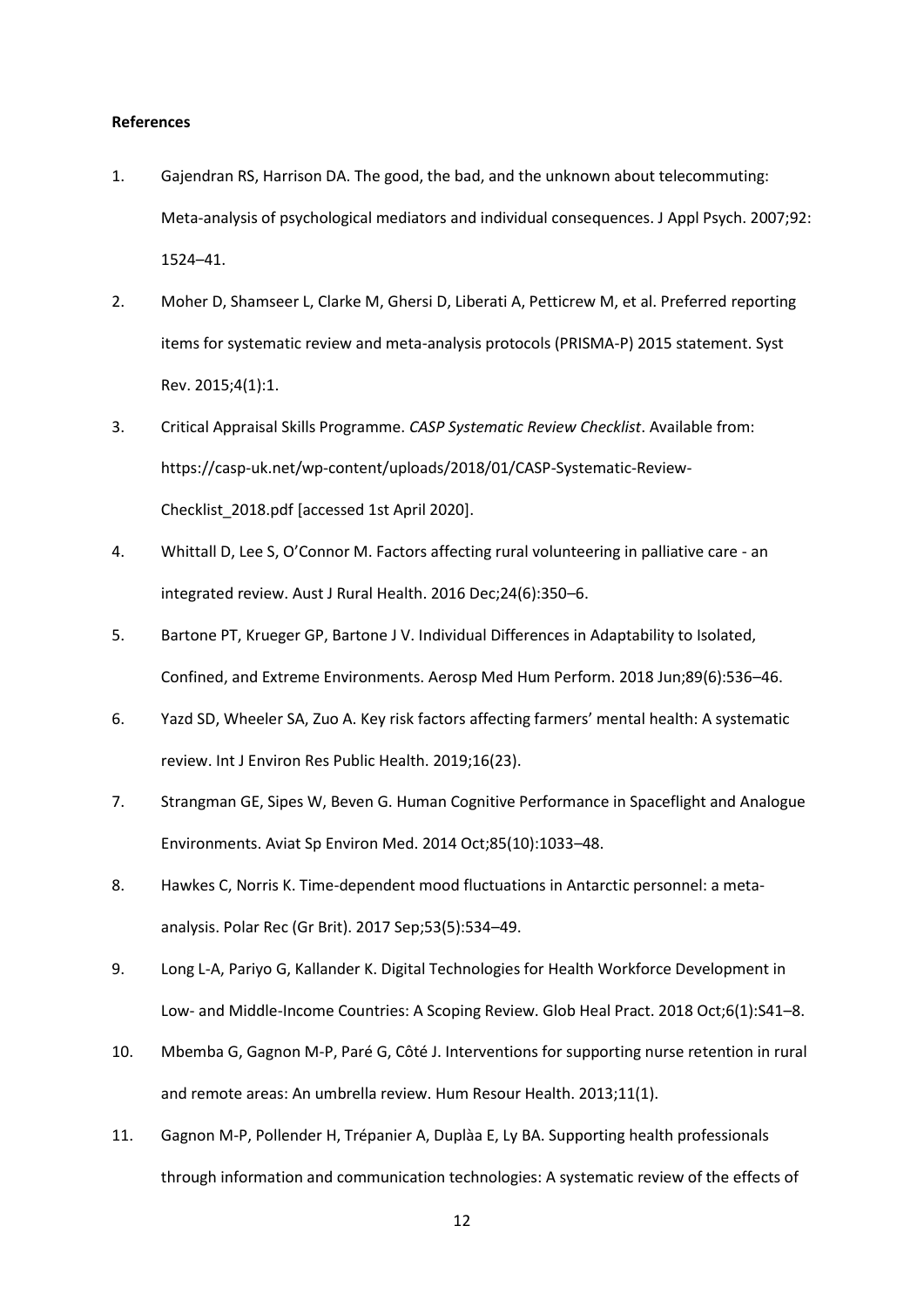information and communication technologies on recruitment and retention. Telemed e-Health. 2011;17(4):269–74.

- 12. Lenthall S, Wakerman J, Opie T, Dollard M, Dunn S, Knight S, et al. What stresses remote area nurses? Current knowledge and future action. Aust J Rural Health. 2009 Aug;17(4):208–13.
- 13. Podsakoff NP, LePine JA, LePine MA. Differential challenge stressor-hindrance stressor relationships with job attitudes, turnover intentions, turnover, and withdrawal behavior: A meta-analysis. Vol. 92, Journal of Applied Psychology. 2007;438–54.
- 14. Nayani RJ, Nielsen K, Daniels K, Donaldson-Feilder EJ, Lewis RC. Out of sight and out of mind? A literature review of occupational safety and health leadership and management of distributed workers. Work Stress. 2018;32(2):124–46.
- 15. Vasan A, Mabey DC, Chaudhri S, Epstein H-AB, Lawn SD. Support and performance improvement for primary health care workers in low- and middle income countries: A scoping review of intervention design and methods. Health Policy Plan. 2017;32(3):437–52.
- 16. Moran AM, Coyle J, Pope R, Boxall D, Nancarrow SA, Young J. Supervision, support and mentoring interventions for health practitioners in rural and remote contexts: an integrative review and thematic synthesis of the literature to identify mechanisms for successful outcomes. Hum Resour Health. 2014 Feb;12.
- 17. Banbury A, Nancarrow S, Dart J, Gray L, Parkinson L. Telehealth Interventions Delivering Home-based Support Group Videoconferencing: Systematic Review. J Med Internet Res. 2018 Feb;20(2).
- 18. Grona SL, Bath B, Busch A, Rotter T, Trask C, Harrison E. Use of videoconferencing for physical therapy in people with musculoskeletal conditions: A systematic review. J Telemed Telecare. 2018 Jun;24(5):341–55.
- 19. Sinclair PM, Kable A, Levett-Jones T, Booth D. The effectiveness of Internet-based e-learning on clinician behaviour and patient outcomes: A systematic review. Int J Nurs Stud. 2016 May;57:70–81.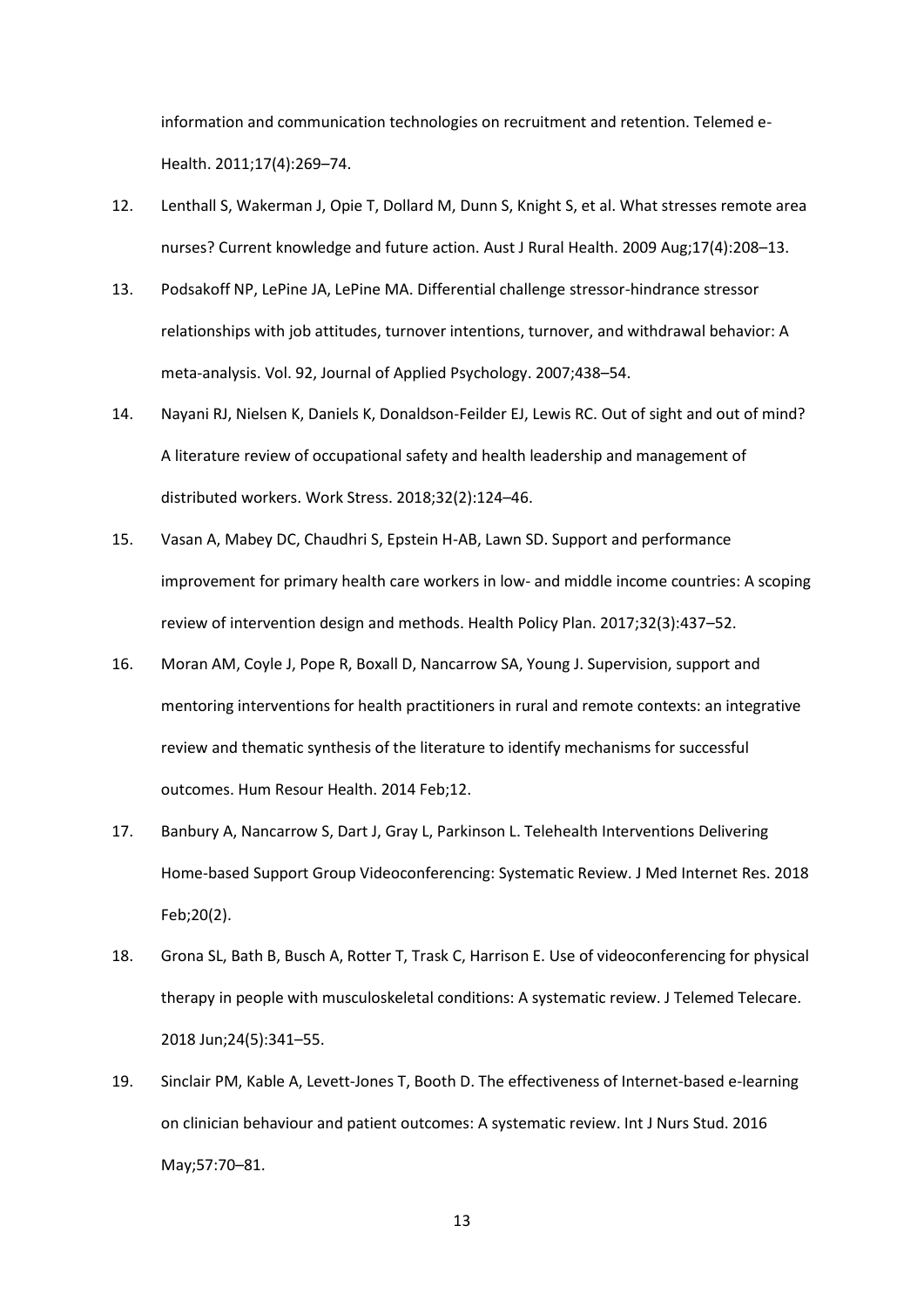- 20. Wang J, Lloyd-Evans B, Giacco D, Forsyth R, Nebo C, Mann F, et al. Social isolation in mental health: a conceptual and methodological review. Soc Psychiatry Psychiatr Epidemiol. 2017;52(12):1451–61.
- 21. Snape D, Meads C, Bagnall A, Tregaskis O, Mansfield L, MacLennan S and Brunetti S. A guide to our evidence review. What Works Centre for Wellbeing. 2019. Available from: https://whatworkswellbeing.org/product/a-guide-to-our-evidence-review-methods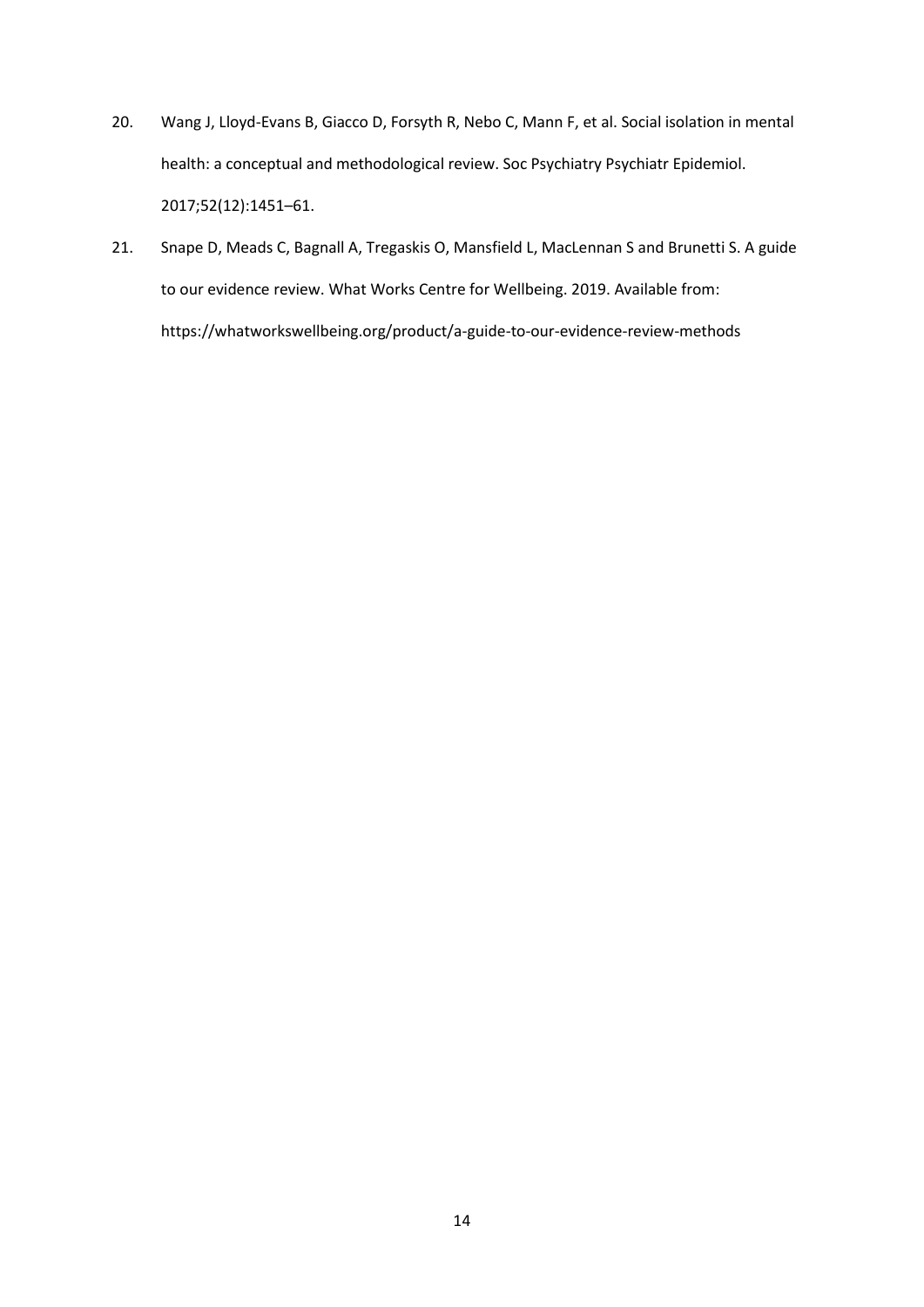# *Table 1: Search string*

| Search terms | <b>String</b>                                                                |  |  |  |  |
|--------------|------------------------------------------------------------------------------|--|--|--|--|
| Occupational | (military OR army OR soldier OR navy OR sailor OR seafarer OR astronaut OR   |  |  |  |  |
| groups       | aerospace OR pilot OR moon OR mars OR polar OR arctic OR Antarctic OR        |  |  |  |  |
|              | winterover* OR winter-over* OR overwinter* OR over-winter* OR submersible OR |  |  |  |  |
|              | submarin* OR truck OR long-haul OR LHTD OR professional driver OR rural OR   |  |  |  |  |
|              | highland OR upland OR farmer OR shepherd OR herder OR offshore OR off-shore  |  |  |  |  |
|              | OR rig OR mining OR miner OR FIFO OR DIDO OR digital_nomad* OR               |  |  |  |  |
|              | endurance_sport OR novelist OR artist OR safety_monitor* OR programmer OR    |  |  |  |  |
|              | developer) AND                                                               |  |  |  |  |
| Work         | (isolat* OR confin* OR extreme OR remote OR lone OR alone OR distance OR     |  |  |  |  |
| environment  | location_independ* OR telecommute* OR telework* OR solo) AND                 |  |  |  |  |
| Wellbeing /  | (stress OR well-being OR wellbeing OR well_being OR mental_health OR         |  |  |  |  |
| performance  | mental_ill* OR emotions OR affect* OR mood OR job_satis* OR anxiety OR       |  |  |  |  |
|              | depress* OR burnout OR engagement OR work_engagement OR                      |  |  |  |  |
|              | employee_engagement OR life_satis* OR job_strain OR psychological_health OR  |  |  |  |  |
|              | perform* OR productiv*) AND                                                  |  |  |  |  |
| Review       | (best evidence review* OR systematic review* OR meta-analys*)                |  |  |  |  |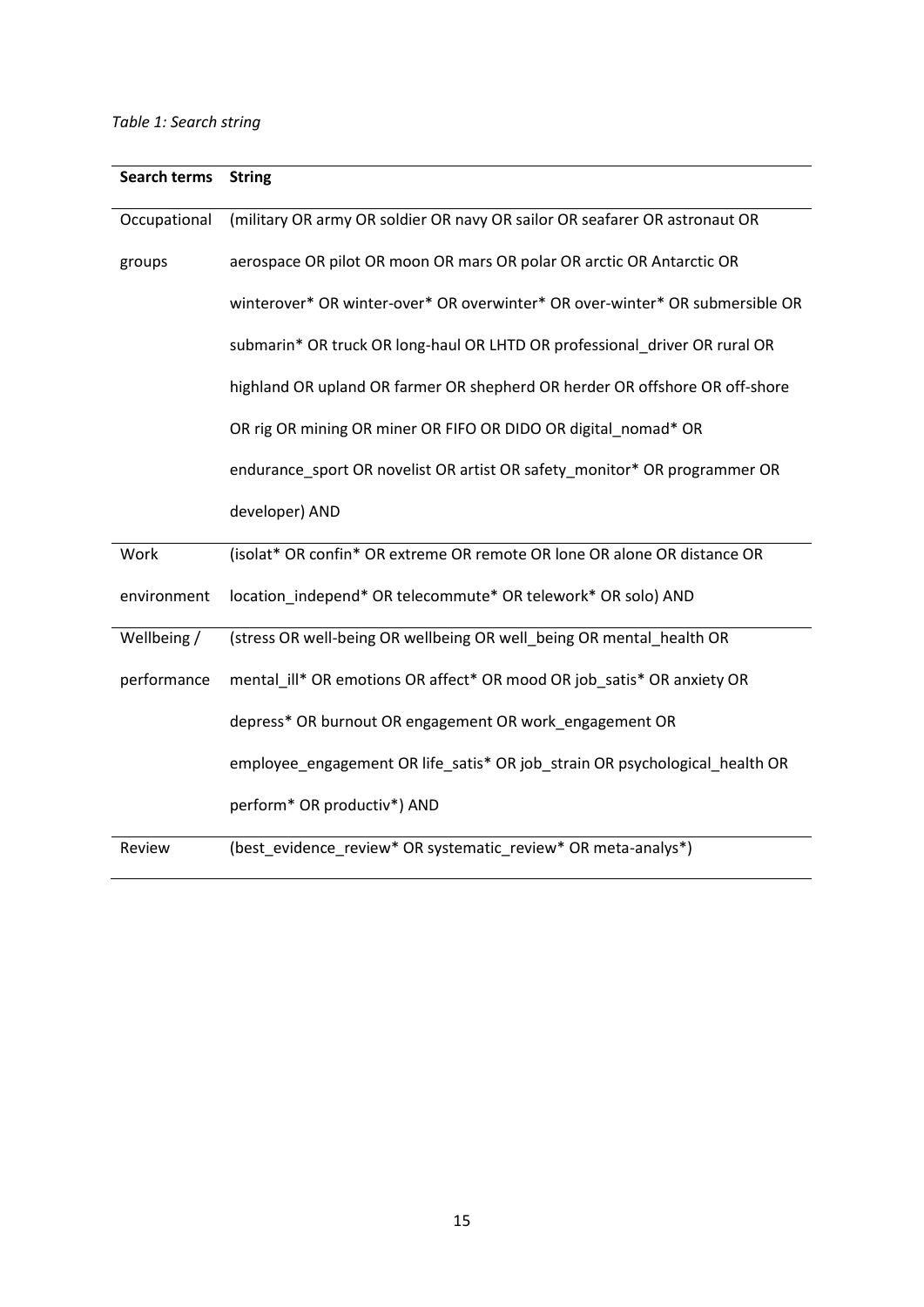# *Table 2: Studies included in the review*

| <b>Authors</b>                                                    | <b>Review aim</b>                                                                                                     | <b>Review type</b>   | <b>Population studied</b>                                        | Number of papers reviewed                                                       |
|-------------------------------------------------------------------|-----------------------------------------------------------------------------------------------------------------------|----------------------|------------------------------------------------------------------|---------------------------------------------------------------------------------|
| Long, Pariyo &<br>Kallander (2018)                                | To provide evidence on digital<br>strategies for health workforce<br>development                                      | Scoping              | Healthcare workers in low and<br>middle income countries         | 8 systematic, thematic and<br>scoping reviews, 21 empirical<br>papers and blogs |
| Whitall, Lee &<br>O'Connor (2016)                                 | To review factors affecting<br>volunteering in palliative care in<br>rural communities                                | Systematic           | Volunteers (excluded from this<br>review) and healthcare workers | 68 empirical papers                                                             |
| Strangman, Sipes &<br>Beven (2014)                                | To review effects of spaceflight and<br>analogue environments on<br>cognitive performance                             | Systematic           | Astro/cosmonauts and other<br>isolated workers                   | 32 spaceflight studies, 56<br>analogue studies including<br>Antarctic           |
| Bartone, Krueger &<br><b>Bartone (2018)</b>                       | To review individual behavioural<br>and cognitive adaptation to<br>isolated, confined and extreme<br>environments     | Systematic           | Isolated, confined and extreme<br>environments workers           | 73 studies                                                                      |
| Mbemba, Gagnon,<br>Paré & Côté                                    | To review evidence on the<br>effectiveness of interventions to<br>promote nurse retention in rural or<br>remote areas | Review of<br>reviews | Nurses in rural or remote<br>contexts                            | 5 reviews ranging from 14-43<br>studies in each review                          |
| Yazd, Wheeler & Zuo<br>(2019)                                     | To identify risk factors for and<br>understand how farmers' mental<br>health has been measured                        | Systematic           | Farmers and farm workers                                         | 167 studies                                                                     |
| Nayani, Nielsen,<br>Daniels, Donaldson-<br>Feilder & Lewis (2018) | To review the leadership and<br>management of occupational<br>safety and health for distributed<br>workers            | Systematic           | Distributed workers                                              | 23 studies                                                                      |
| Moran, Coyle, Pope,<br>Boxall, Nancarrow &<br>Young (2014)        | To review support strategies for<br>health care practitioners in rural<br>and remote contexts                         | Integrative          | <b>Healthcare workers</b>                                        | 43 studies                                                                      |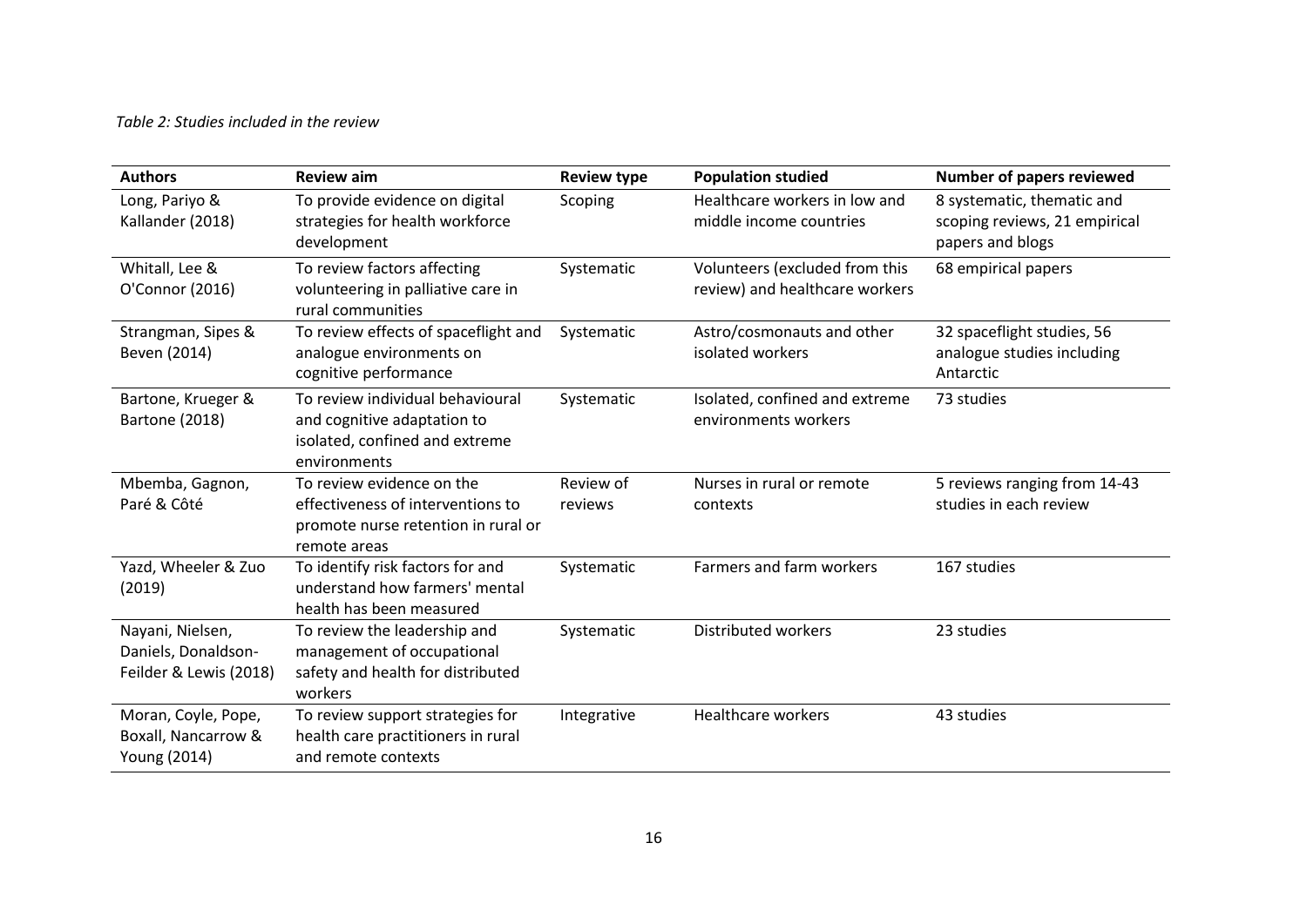| <b>Authors</b>                                                                           | <b>Review aim</b>                                                                                                                                            | <b>Review type</b>   | <b>Population studied</b>                                | <b>Number of papers reviewed</b>                    |
|------------------------------------------------------------------------------------------|--------------------------------------------------------------------------------------------------------------------------------------------------------------|----------------------|----------------------------------------------------------|-----------------------------------------------------|
| Vasan, Mabey,<br>Chaudhri, Brown<br>Epstein & Lawn (2017)                                | To review support and<br>performance improvement<br>interventions for healthcare<br>workers                                                                  | Systematic           | Healthcare workers in low and<br>middle income countries | 40 studies                                          |
| Gagnon, Pollender,<br>Trépanier, Duplàa, &<br>Ly (2011)                                  | To review the impact of<br>interventions using information<br>and communications technologies<br>on recruitment and retention of<br>healthcare professionals | Systematic<br>review | Healthcare workers                                       | 13 studies, 6 focused on rural or<br>remote workers |
| Hawkes & Norris<br>(2017)                                                                | To assess temporal variation in<br>mood during Antarctic<br>deployments                                                                                      | Meta-analysis        | <b>Antarctic workers</b>                                 | 21 studies                                          |
| Lenthall, Wakerman,<br>Opie, Dollard, Dunn,<br>Knight, MacLeod &<br><b>Watson (2009)</b> | To identify stressors experienced<br>by nurses in remote areas                                                                                               | Systematic<br>review | Remote area nurses                                       | 26 studies                                          |